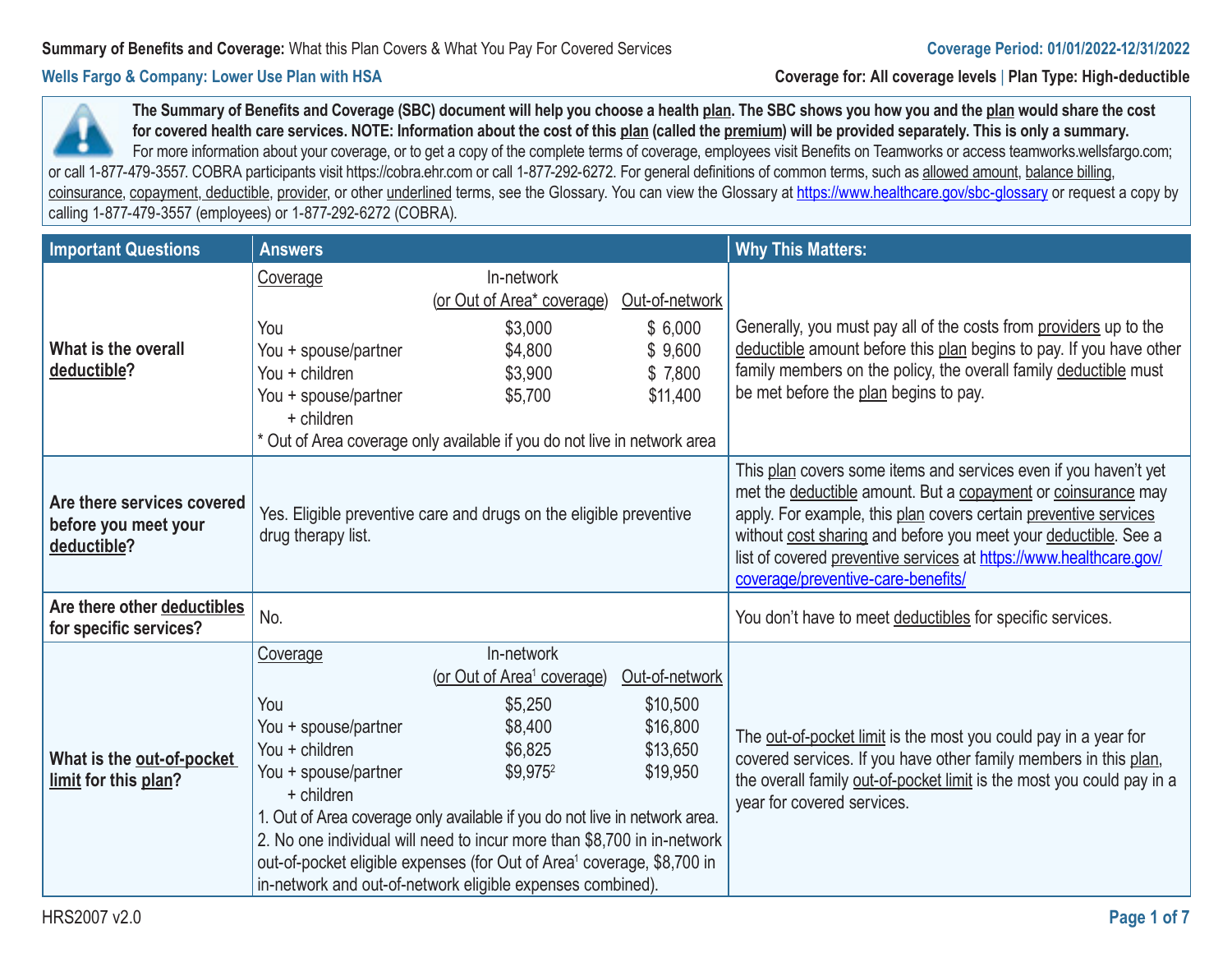| What is not included in the<br>out-of-pocket limit?          |                                                     | Penalties for failure to obtain pre-service authorization, premiums,<br>balance-billing charges, and health care this plan doesn't cover.                                                                                                                                    |                                                                                   |                                                           | Even though you pay these expenses, they don't count toward the<br>out-of-pocket limit.                                                                                                                                                                                                                                                                                                                                                                                                    |  |
|--------------------------------------------------------------|-----------------------------------------------------|------------------------------------------------------------------------------------------------------------------------------------------------------------------------------------------------------------------------------------------------------------------------------|-----------------------------------------------------------------------------------|-----------------------------------------------------------|--------------------------------------------------------------------------------------------------------------------------------------------------------------------------------------------------------------------------------------------------------------------------------------------------------------------------------------------------------------------------------------------------------------------------------------------------------------------------------------------|--|
| Will you pay less if you<br>use a network provider?          |                                                     | Generally, yes. Contact your claims administrator for a list of<br>network providers.<br>• For Aetna visit, Aetna.com or call 1-877-320-4577<br>• For Anthem BCBS, visit anthem.com or call 1-866-418-7749<br>• For UnitedHealthcare, visit myuhc.com or call 1-800-842-9722 |                                                                                   |                                                           | This plan uses a provider network. You will pay less if you use a<br>provider in the plan's network. You will pay the most if you use an<br>out-of-network provider, and you might receive a bill from a provider<br>for the difference between the provider's charge and what your plan<br>pays (balance billing). Be aware that your network provider might<br>use an out-of-network provider for some services (such as lab work).<br>Check with your provider before you get services. |  |
| Do you need a referral to<br>see a specialist?               |                                                     | No.                                                                                                                                                                                                                                                                          |                                                                                   |                                                           | You can see the specialist you choose without a referral.                                                                                                                                                                                                                                                                                                                                                                                                                                  |  |
| 44                                                           |                                                     |                                                                                                                                                                                                                                                                              |                                                                                   |                                                           | All copayment and coinsurance costs shown in this chart are after your deductible has been met, if a deductible applies.                                                                                                                                                                                                                                                                                                                                                                   |  |
|                                                              |                                                     |                                                                                                                                                                                                                                                                              |                                                                                   | <b>What You Will Pay</b>                                  |                                                                                                                                                                                                                                                                                                                                                                                                                                                                                            |  |
| <b>Common</b><br><b>Medical Event</b>                        |                                                     | <b>Services</b><br><b>You May Need</b>                                                                                                                                                                                                                                       | <b>In-network Provider</b><br>or Out of Area coverage<br>(You will pay the least) | <b>Out-of-network Provider</b><br>(You will pay the most) | Limitations, Exceptions, &<br>Other Important Information*                                                                                                                                                                                                                                                                                                                                                                                                                                 |  |
|                                                              | Primary care visit to<br>treat an injury or illness |                                                                                                                                                                                                                                                                              | 20% coinsurance                                                                   | 50% coinsurance                                           | None                                                                                                                                                                                                                                                                                                                                                                                                                                                                                       |  |
| If you visit a health<br>care provider's<br>office or clinic |                                                     | Specialist visit<br>20% coinsurance                                                                                                                                                                                                                                          |                                                                                   | 50% coinsurance                                           | • Infertility/fertility: pre-service authorization required, \$25,000<br>lifetime max for medical services and \$10,000 lifetime max<br>for related prescriptions<br>• Chiropractic: 26-visit limit annually<br>• Acupuncture: 26-visit limit annually<br>• Therapies (all physical, occupational, and speech combined):<br>90-visit limit annually                                                                                                                                        |  |
|                                                              |                                                     | Preventive care/<br>No charge<br>50% coinsurance<br>screening/immunization                                                                                                                                                                                                   |                                                                                   |                                                           | Deductible doesn't apply. Category also includes women's<br>preventive health care services. You may have to pay for<br>services that aren't preventive. Ask your provider if the services<br>needed are preventive. Then check what your plan will pay for.                                                                                                                                                                                                                               |  |
| If you have a test                                           |                                                     | Diagnostic test<br>20% coinsurance<br>(x-ray, blood work)                                                                                                                                                                                                                    |                                                                                   | 50% coinsurance                                           | • If more than one test is performed within the same<br>diagnostic family during the same session, the first eligible                                                                                                                                                                                                                                                                                                                                                                      |  |
|                                                              | Imaging (CT/                                        | PET scans, MRIs)                                                                                                                                                                                                                                                             | 20% coinsurance                                                                   | 50% coinsurance                                           | procedure is considered at 100% of allowed amount; all<br>other procedures may be considered at a reduced amount<br>• Pre-service authorization required for imaging services                                                                                                                                                                                                                                                                                                              |  |

\* For more information about limitations and exceptions, see the summary plan description at teamworks.wellsfargo.com; or for COBRA at https://cobra.ehr.com.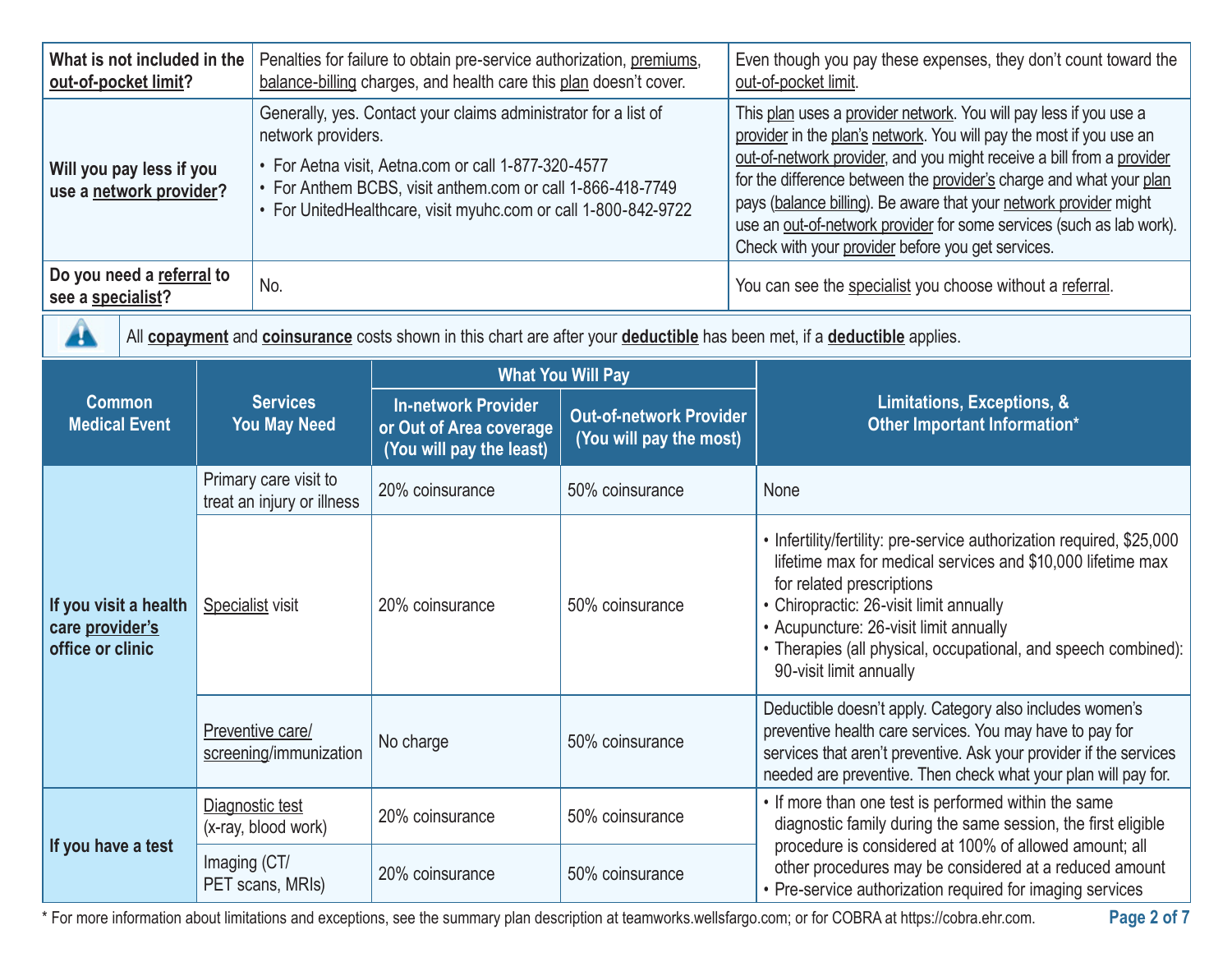|                                                                                                                                                                        |                                                      | <b>What You Will Pay</b>                                                                                                                                          |                                                                                    |                                                                                                                                                                                                                                                                                                                                                                                                                                                                                                                  |  |
|------------------------------------------------------------------------------------------------------------------------------------------------------------------------|------------------------------------------------------|-------------------------------------------------------------------------------------------------------------------------------------------------------------------|------------------------------------------------------------------------------------|------------------------------------------------------------------------------------------------------------------------------------------------------------------------------------------------------------------------------------------------------------------------------------------------------------------------------------------------------------------------------------------------------------------------------------------------------------------------------------------------------------------|--|
| <b>Common</b><br><b>Medical Event</b>                                                                                                                                  | <b>Services</b><br><b>You May Need</b>               | <b>In-network Provider</b><br>or Out of Area coverage<br>(You will pay the least)                                                                                 | <b>Out-of-network Provider</b><br>(You will pay the most)                          | Limitations, Exceptions, &<br>Other Important Information*                                                                                                                                                                                                                                                                                                                                                                                                                                                       |  |
| If you need drugs<br>to treat your<br><b>illness or condition</b><br>More information<br>about prescription<br>drug coverage<br>is available at<br>express-scripts.com | Generic drugs                                        | • \$10 copay per retail<br>prescription<br>• \$20 copay per Express<br><b>Scripts Home Delivery</b><br>(mail order) prescription                                  | • \$10 copay per retail<br>prescription<br>• Mail order - not covered              | • You must satisfy your annual deductible before the<br>copays apply. The deductible doesn't apply to prescription<br>drugs on the preventive drug therapy list. Copays for<br>drugs on the preventive drug therapy list don't count toward<br>the deductible.                                                                                                                                                                                                                                                   |  |
|                                                                                                                                                                        | Preferred brand drugs                                | • \$45 copay <sup>1, 2</sup> per retail<br>prescription<br>• \$90 copay <sup>1, 2</sup> per Express<br><b>Scripts Home Delivery</b><br>(mail order) prescription  | • \$45 copay <sup>2</sup> per retail<br>prescription<br>• Mail order - not covered | Retail: covers up to a 30-day supply; CVS/ Pharmacy store<br>also covers 31- to 90-day supply for Express Scripts Home<br>Delivery copay<br>• Out-of-network retail: you pay the copay plus difference<br>between full cost and the Express Scripts discounted amount<br>• In-network Express Scripts Home Delivery: 31- to                                                                                                                                                                                      |  |
|                                                                                                                                                                        | Non-preferred<br>brand drugs                         | $\cdot$ \$75 copay <sup>2</sup> per retail<br>prescription<br>• \$150 copay <sup>2</sup> per Express<br><b>Scripts Home Delivery</b><br>(mail order) prescription | • \$75 copay <sup>2</sup> per retail<br>prescription<br>• Mail order - not covered | 90-day supply<br>• Generic and single-source brand name contraceptives<br>in-network coverage: 100%<br>• Pre-service authorization required for some medications<br>1. Certain insulins may be available for a \$25 copay/30-day<br>supply or \$75 copay/90-day supply through the Express<br>Scripts Patient Assurance Program.<br>2. If generic is available, you pay based on cost of generic plus<br>cost difference between generic and brand drug, does not<br>apply to deductible or out-of-pocket limit. |  |
|                                                                                                                                                                        | <b>Specialty drugs</b>                               | Only covered through<br><b>Accredo Specialty</b><br>Pharmacy \$150 copay for<br>a 90-day supply (copay is<br>prorated for 30- or<br>60-day supply)                | Not covered                                                                        | To obtain specialty drugs, you must call Accredo Specialty<br>Pharmacy at 1-800-803-2523<br>• Pre-service authorization required<br>• You must satisfy your annual deductible before the<br>copay applies.                                                                                                                                                                                                                                                                                                       |  |
| If you have<br>outpatient<br>surgery                                                                                                                                   | Facility fee<br>(e.g., ambulatory<br>surgery center) | 20% coinsurance                                                                                                                                                   | 50% coinsurance                                                                    | • If more than one surgical procedure, all other procedures<br>considered at 50% of allowed amount.<br>Out-of-network asst. surgeon fees considered as                                                                                                                                                                                                                                                                                                                                                           |  |
|                                                                                                                                                                        | Physician/surgeon fees                               | 20% coinsurance                                                                                                                                                   | 50% coinsurance                                                                    | percentage of allowed amount for primary surgeon.                                                                                                                                                                                                                                                                                                                                                                                                                                                                |  |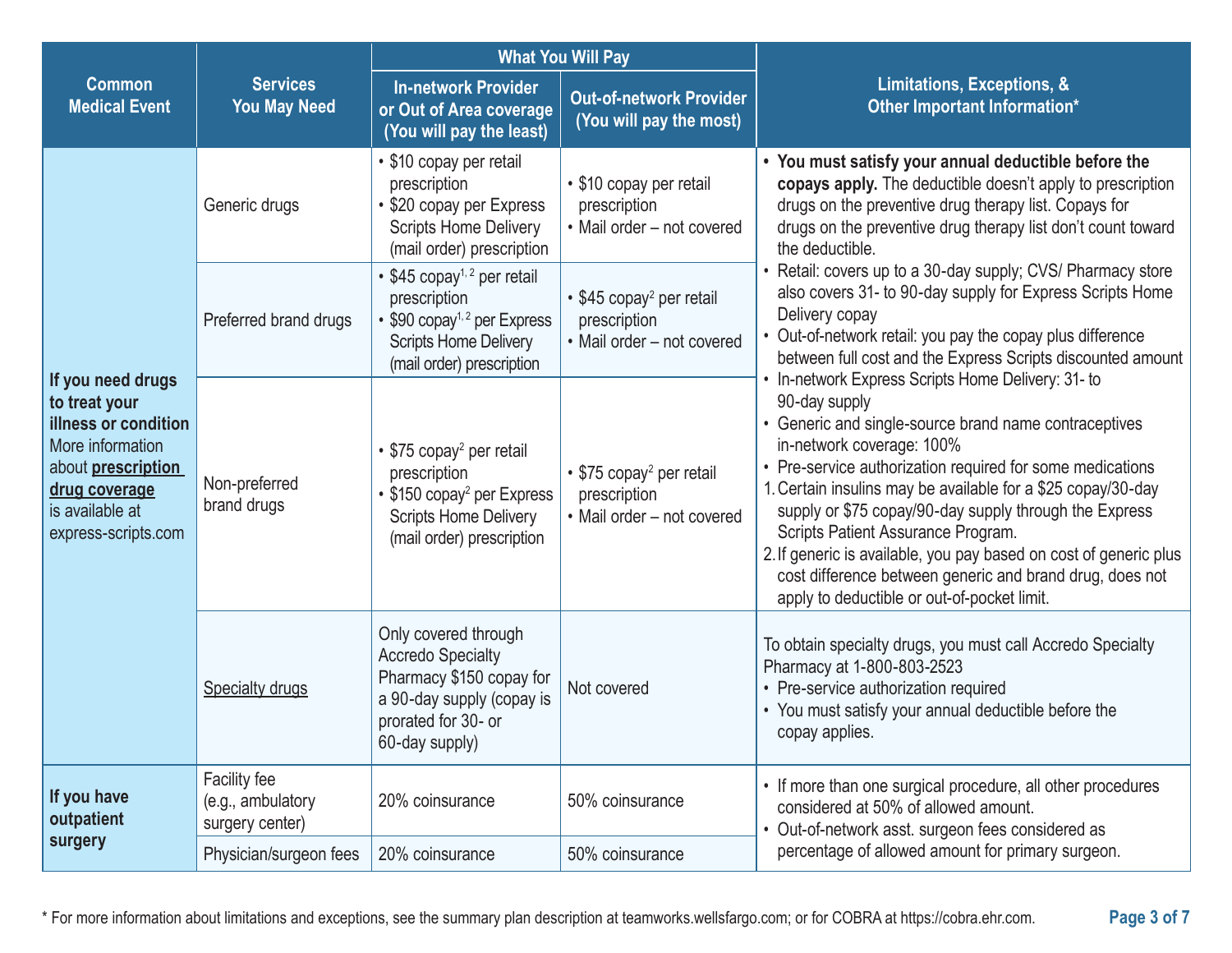|                                                                                       | <b>Services</b><br><b>You May Need</b>       | <b>What You Will Pay</b>                                                          |                                                           |                                                                                                                                                                                                                                                                                                                                                                                                            |  |
|---------------------------------------------------------------------------------------|----------------------------------------------|-----------------------------------------------------------------------------------|-----------------------------------------------------------|------------------------------------------------------------------------------------------------------------------------------------------------------------------------------------------------------------------------------------------------------------------------------------------------------------------------------------------------------------------------------------------------------------|--|
| <b>Common</b><br><b>Medical Event</b>                                                 |                                              | <b>In-network Provider</b><br>or Out of Area coverage<br>(You will pay the least) | <b>Out-of-network Provider</b><br>(You will pay the most) | Limitations, Exceptions, &<br><b>Other Important Information*</b>                                                                                                                                                                                                                                                                                                                                          |  |
|                                                                                       | <b>Emergency room care</b>                   | 20% coinsurance                                                                   | 20% coinsurance                                           | In-network deductible and out-of-pocket applies                                                                                                                                                                                                                                                                                                                                                            |  |
| If you need<br>immediate<br>medical attention                                         | <b>Emergency medical</b><br>transportation   | 20% coinsurance                                                                   | 20% coinsurance                                           | In-network deductible and out-of-pocket applies                                                                                                                                                                                                                                                                                                                                                            |  |
|                                                                                       | Urgent care                                  | 20% coinsurance                                                                   | 50% coinsurance                                           | None                                                                                                                                                                                                                                                                                                                                                                                                       |  |
|                                                                                       | Facility fee<br>(e.g., hospital room)        | 20% coinsurance                                                                   | 50% coinsurance                                           | • Pre-service authorization required; out-of-network services<br>20% noncompliance penalty.                                                                                                                                                                                                                                                                                                                |  |
| If you have a<br>hospital stay                                                        | Physician/surgeon fees                       | 20% coinsurance                                                                   | 50% coinsurance                                           | • If more than one surgical procedure, all other procedures are<br>considered at 50% of allowed amount.<br>· Out-of-network asst. surgeon fees considered as percentage<br>of allowed amount for primary surgeon.<br>• For eligible spine and joint procedures, completion of<br>treatment decision support and use of a designated facility<br>covered 100% after deductible. No out-of-network coverage. |  |
| If you need<br>mental health,<br>behavioral health,<br>or substance<br>abuse services | Outpatient services                          | 20% coinsurance                                                                   | 50% coinsurance                                           | None                                                                                                                                                                                                                                                                                                                                                                                                       |  |
|                                                                                       | Inpatient services                           | 20% coinsurance                                                                   | 50% coinsurance                                           | Pre-service authorization required; out-of-network services<br>20% noncompliance penalty                                                                                                                                                                                                                                                                                                                   |  |
| If you are pregnant                                                                   | Office visits                                | 20% coinsurance                                                                   | 50% coinsurance                                           | Maternity care may include tests and services described<br>elsewhere in the SBC (such as ultrasound). Cost sharing does<br>not apply for preventive services.                                                                                                                                                                                                                                              |  |
|                                                                                       | Childbirth/delivery<br>professional services | 20% coinsurance                                                                   | 50% coinsurance                                           | • Pre-service authorization required for hospital stay<br>greater than 48 hours for vaginal delivery, 96 hours<br>for Cesarean delivery; out-of-network services 20%                                                                                                                                                                                                                                       |  |
|                                                                                       | Childbirth/delivery<br>facility services     | 20% coinsurance                                                                   | 50% coinsurance                                           | noncompliance penalty<br>• Global bill: claims processing varies, see the "Maternity care"<br>section in Chapter 2: Medical Plans of the Benefits Book<br>• The baby's charges are covered only if the child is added to<br>your coverage through Wells Fargo within 60 days from the<br>date of birth                                                                                                     |  |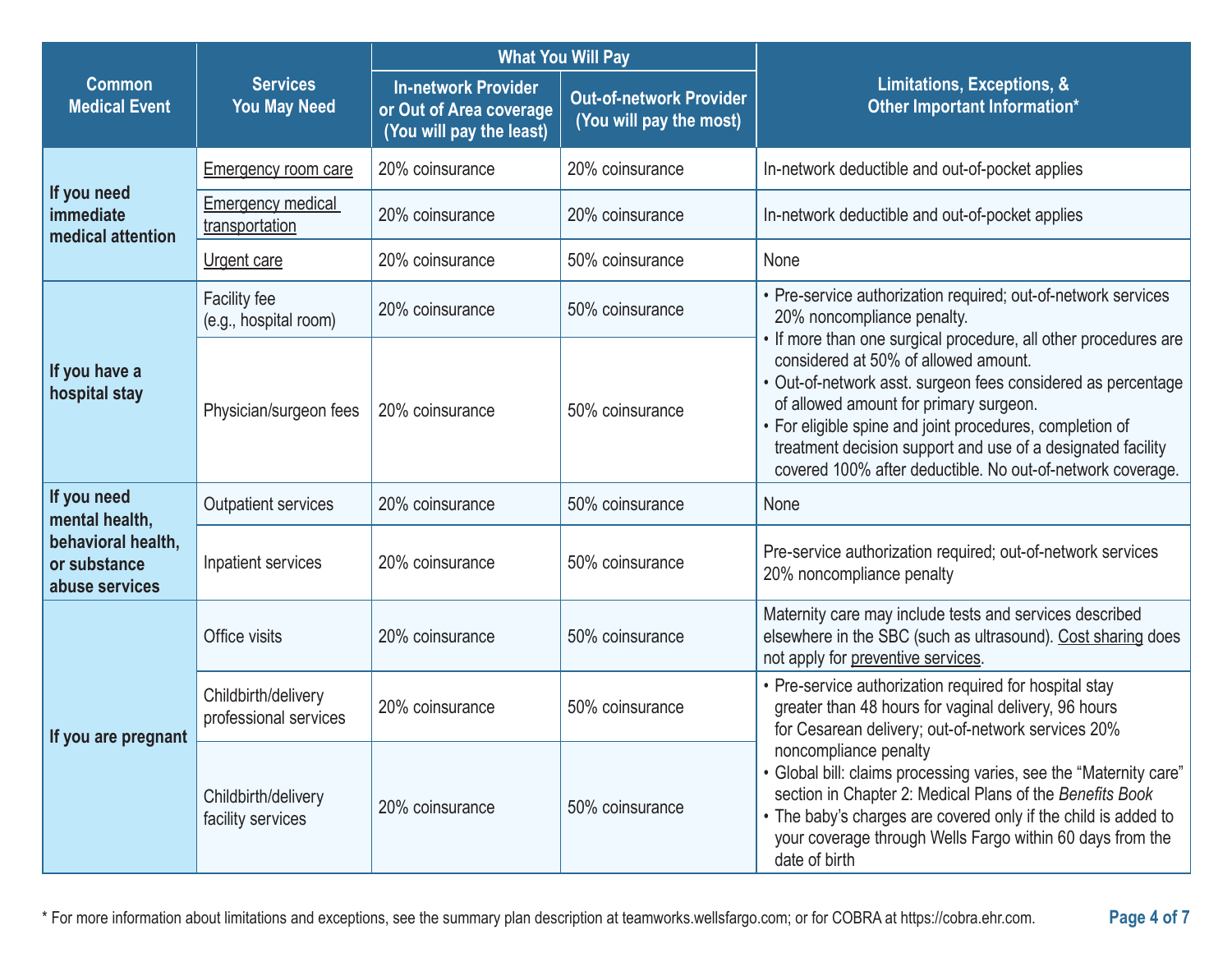|                                                                         |                                        | <b>What You Will Pay</b>                                                          |                                                           |                                                                                                                                                                                                |  |
|-------------------------------------------------------------------------|----------------------------------------|-----------------------------------------------------------------------------------|-----------------------------------------------------------|------------------------------------------------------------------------------------------------------------------------------------------------------------------------------------------------|--|
| <b>Common</b><br><b>Medical Event</b>                                   | <b>Services</b><br><b>You May Need</b> | <b>In-network Provider</b><br>or Out of Area coverage<br>(You will pay the least) | <b>Out-of-network Provider</b><br>(You will pay the most) | Limitations, Exceptions, &<br>Other Important Information*                                                                                                                                     |  |
|                                                                         | Home health care                       | 20% coinsurance                                                                   | 50% coinsurance                                           | • 100-visit limit annually combined with extended skilled<br>nursing care services<br>• Pre-service authorization required; out-of-network services<br>20% noncompliance penalty               |  |
|                                                                         | <b>Rehabilitation services</b>         | 20% coinsurance                                                                   | 50% coinsurance                                           | • 90-visit limit annually: combined physical, occupational,<br>and speech therapy, rehabilitation and habilitation<br>services combined                                                        |  |
| If you need help<br>recovering or<br>have other special<br>health needs | <b>Habilitation services</b>           |                                                                                   |                                                           | • Habilitation services are only covered for children up to their<br>18th birthday                                                                                                             |  |
|                                                                         | Skilled nursing care                   | 20% coinsurance                                                                   | 50% coinsurance                                           | • 100-day limit annually in a skilled nursing facility<br>• Extended skilled nursing care - 100-visit limit annually<br>combined with home health care<br>• Pre-service authorization required |  |
|                                                                         | Durable<br>medical equipment           | 20% coinsurance                                                                   | 50% coinsurance                                           | Pre-service authorization required for single item<br>costing \$1,000 or more; out-of-network services 20%<br>noncompliance penalty                                                            |  |
|                                                                         | Hospice services                       | 20% coinsurance                                                                   | 50% coinsurance                                           | Pre-service authorization required                                                                                                                                                             |  |
| If your child needs<br>dental or eye care                               | Children's eye exam                    | Not covered                                                                       | Not covered                                               | Routine vision screenings as part of well child care may be<br>covered - see preventive care services                                                                                          |  |
|                                                                         | Children's glasses                     | Not covered                                                                       | Not covered                                               | Not covered                                                                                                                                                                                    |  |
|                                                                         | Children's<br>dental check-up          | Not covered                                                                       | Not covered                                               | Not covered                                                                                                                                                                                    |  |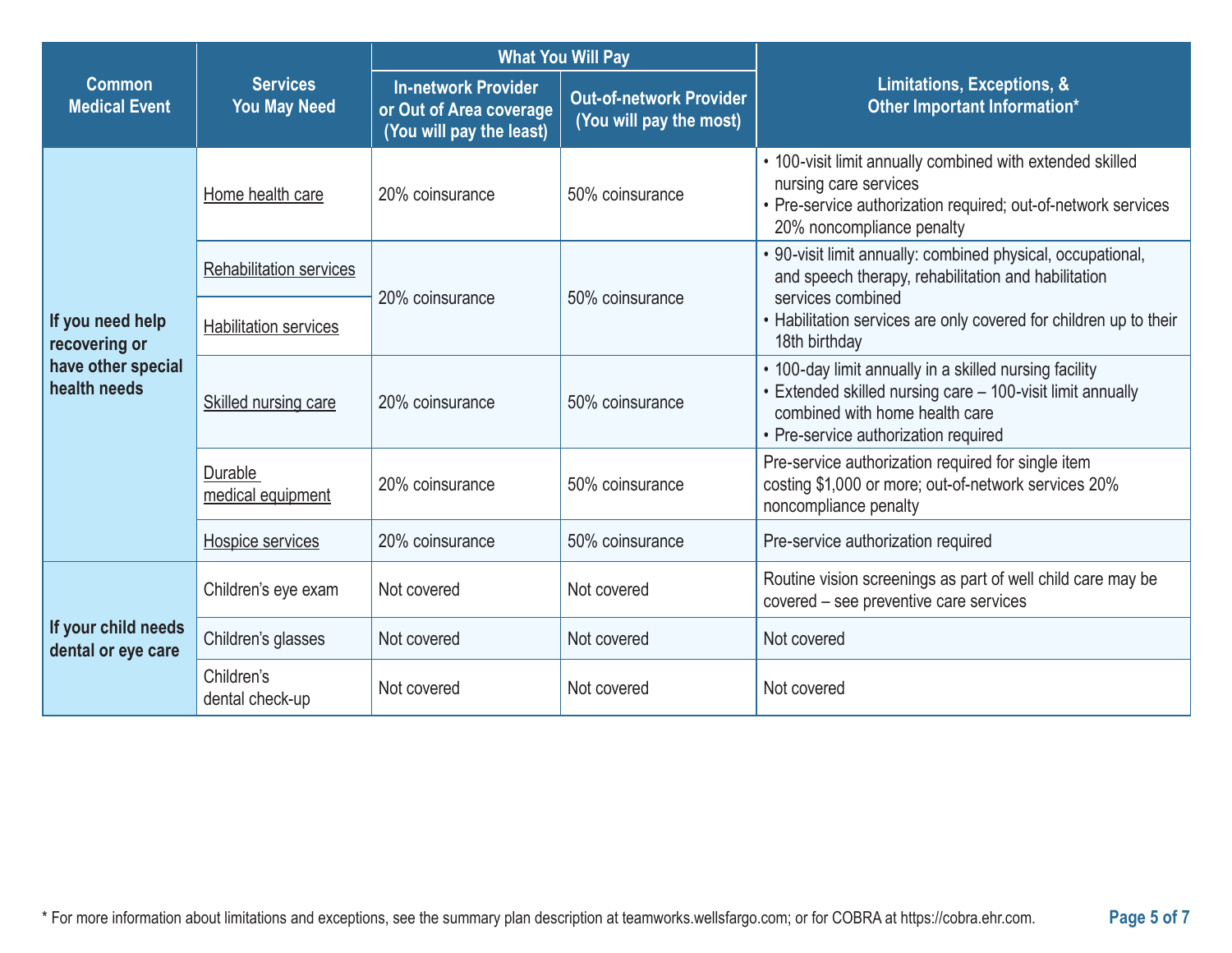### **Excluded Services & Other Covered Services:**

| Services Your Plan Generally Does NOT Cover (Check your policy or plan document for more information and a list of any other excluded services.)                                                                                                                                                                                                                                                                                         |                                                          |                                                                                                                                                                                                                                                                                                                                                                                                                                                                  |  |  |  |
|------------------------------------------------------------------------------------------------------------------------------------------------------------------------------------------------------------------------------------------------------------------------------------------------------------------------------------------------------------------------------------------------------------------------------------------|----------------------------------------------------------|------------------------------------------------------------------------------------------------------------------------------------------------------------------------------------------------------------------------------------------------------------------------------------------------------------------------------------------------------------------------------------------------------------------------------------------------------------------|--|--|--|
| • Cosmetic surgery<br>• Dental care (adult)                                                                                                                                                                                                                                                                                                                                                                                              | • Long-term care<br>• Non-emergency care when travelling | • Out-of-network specialty drugs<br>• Routine eye care (adult)                                                                                                                                                                                                                                                                                                                                                                                                   |  |  |  |
| • Dental care (children)                                                                                                                                                                                                                                                                                                                                                                                                                 | outside the U.S.                                         | • Routine foot care                                                                                                                                                                                                                                                                                                                                                                                                                                              |  |  |  |
| • Glasses                                                                                                                                                                                                                                                                                                                                                                                                                                | • Private-duty nursing                                   | • Weight loss programs                                                                                                                                                                                                                                                                                                                                                                                                                                           |  |  |  |
| • Out-of-network mail order prescriptions                                                                                                                                                                                                                                                                                                                                                                                                |                                                          |                                                                                                                                                                                                                                                                                                                                                                                                                                                                  |  |  |  |
| Other Covered Services (Limitations may apply to these services. This isn't a complete list. Please see your plan document.)                                                                                                                                                                                                                                                                                                             |                                                          |                                                                                                                                                                                                                                                                                                                                                                                                                                                                  |  |  |  |
| • Acupuncture, covered only for pain therapy or treatment of nausea related to<br>chemotherapy, pregnancy, or post-operative, 26-visit limit annually.<br>• Bariatric surgery, with pre-service authorization.<br>• Chiropractic care, 26-visit limit annually. (Not covered: treatment for asthma,<br>allergies, recreational therapy, educational therapy, or self-care training; and care<br>when measurable improvement has ceased.) |                                                          | • Hearing aids, coverage is limited to once every 3 years. (Bone-anchored hearing<br>aids are only covered per claims administrator's medical policy.) Batteries are<br>not covered.<br>• Infertility/fertility treatment, pre-service authorization required, coverage is limited<br>to \$25,000 lifetime benefit combined with any other infertility- or fertility-related<br>medical services, plus \$10,000 lifetime maximum for related prescription drugs. |  |  |  |

Your Rights to Continue Coverage: There are agencies that can help if you want to continue your coverage after it ends. The contact information for those agencies is: BenefitConnect™ | COBRA at 1-877-292-6272 or https://cobra.ehr.com, or the Department of Labor's Employee Benefits Security Administration at 1-866-444-EBSA (3272) or www.dol.gov/ebsa/healthreform. Other coverage options may be available to you too, including buying individual insurance coverage through the Health Insurance Marketplace. For more information about the Marketplace, visit www.HealthCare.gov or call 1-800-318-2596.

Your Grievance and Appeals Rights: There are agencies that can help if you have a complaint against your plan for a denial of a claim. This complaint is called a grievance or appeal. For more information about your rights, look at the explanation of benefits you will receive for that medical claim. Your plan documents also provide complete information on how to submit a claim, appeal, or a grievance for any reason to your plan. For more information about your rights, this notice, or assistance, contact: the claims administrator on your ID card or the Department of Labor's Employee Benefits Security Administration at 1-866-444-EBSA (3272) or www.dol.gov/ebsa/healthreform.

### **Does this plan provide Minimum Essential Coverage? Yes.**

Minimum Essential Coverage generally includes plans, health insurance available through the Marketplace or other individual market policies, Medicare, Medicaid, CHIP, TRICARE, and certain other coverage. If you are eligible for certain types of Minimum Essential Coverage, you may not be eligible for the premium tax credit.

#### **Does this plan meet the Minimum Value Standards? Yes.**

If your plan doesn't meet the Minimum Value Standards, you may be eligible for a premium tax credit to help you pay for a plan through the Marketplace.

## **Language Access Services:**

[Spanish (Español): Para obtener asistencia en Español, llame al – Employees: 1-877-479-3557; COBRA participants: 1-877-292-6272.] [Chinese (中文): 如果需要中文的帮助, 请拨打这个号码 - Employees: 1-877-479-3557; COBRA participants: 1-877-292-6272.] [Navajo (Dine): Dinek'ehgo shika at'ohwol ninisingo, kwiijigo holne' – Employees: 1-877-479-3557; COBRA participants: 1-877-292-6272.]

*To see examples of how this plan might cover costs for a sample medical situation, see the next section*